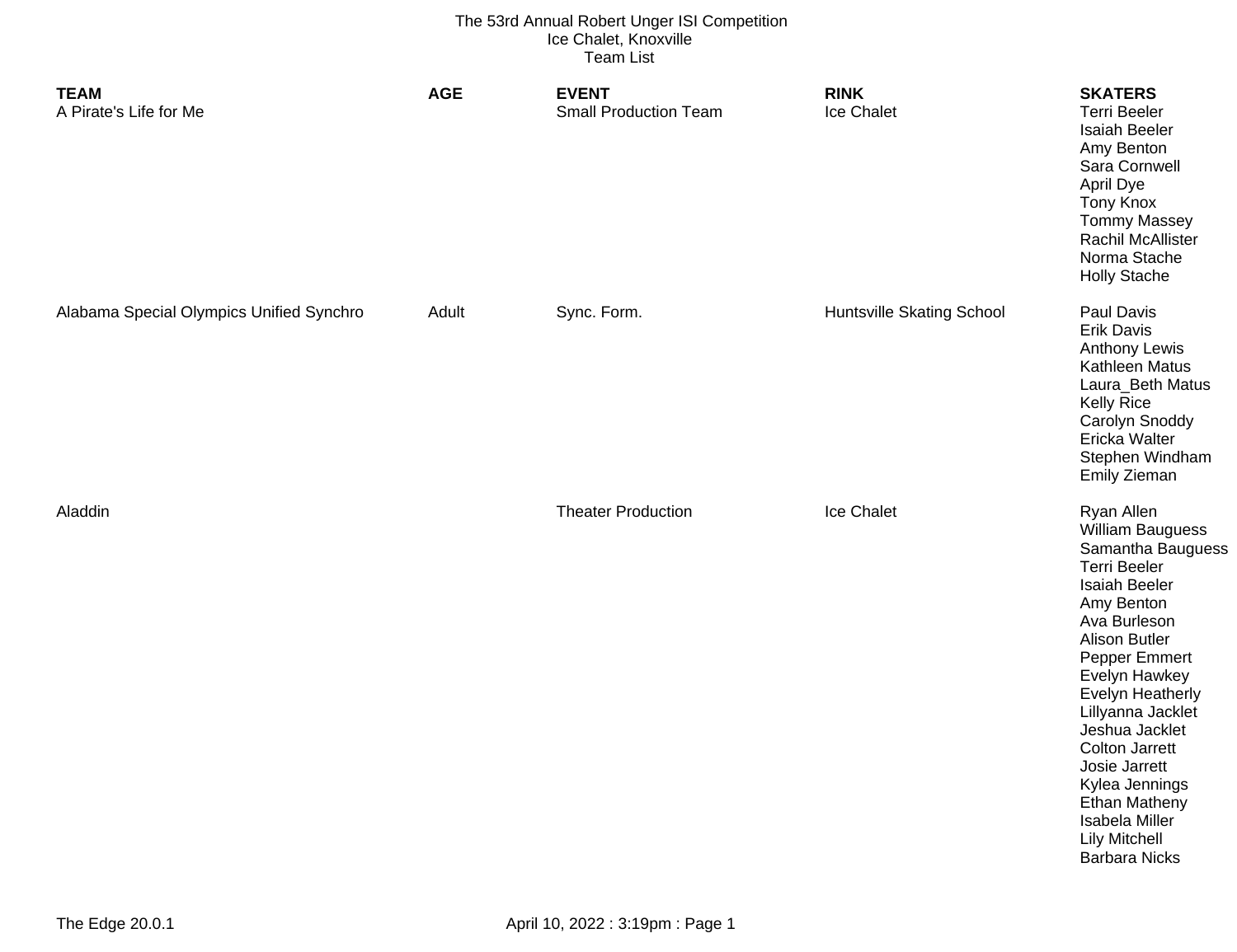| <b>TEAM</b>                 | <b>AGE</b> | <b>EVENT</b>            | <b>RINK</b>                      | <b>SKATERS</b><br>Alina Orlovskyy<br>Samantha Rieger<br>Hannah Rieger<br><b>Skyler Rose</b><br>Jaedyn Sobota<br><b>Mairen Stiefel</b>                                               |
|-----------------------------|------------|-------------------------|----------------------------------|-------------------------------------------------------------------------------------------------------------------------------------------------------------------------------------|
| Arctic Snowflakes - Warrior | Teen       | Sync. Advance Form.     | Lou & Gib Reese Ice Arena        | Alexandra Amyx<br>Abigail Bagent<br><b>Rosie Christy</b><br><b>Charlet Geiger</b><br>Alex Gowans<br>Hannah Hausman<br>Noah Hausman<br>Austin Johnson<br>Kaitlyn Nash<br>Ella Schall |
| <b>Blade Rockers</b>        | Adult      | Sync. Skate             | <b>Huntsville Skating School</b> | Rebecca Booth<br><b>Cassandre Dodd</b><br>Caitlyn Durham<br>Kristian Handley<br>Kathleen Matus<br>Laura_Beth Matus<br>Jean Paradise<br>Nadia Paradise                               |
| <b>Dueling Dragons</b>      | Family     | <b>Family Spotlight</b> | <b>Huntsville Skating School</b> | Kylie Harden<br>Katelyn Harden                                                                                                                                                      |
| <b>French Toast Sticks</b>  |            | Ex. Team Interpretive   | Ice Chalet                       | Carly Farone<br>Andrew Giovengo<br><b>Grace King</b><br>George Kohnstamm<br><b>Isabela Miller</b>                                                                                   |
| <b>Happily Never After</b>  |            | Ensemble                | Lou & Gib Reese Ice Arena        | Abigail Bagent<br><b>Charlet Geiger</b><br>Noah Hausman<br>Austin Johnson<br>Kaitlyn Nash                                                                                           |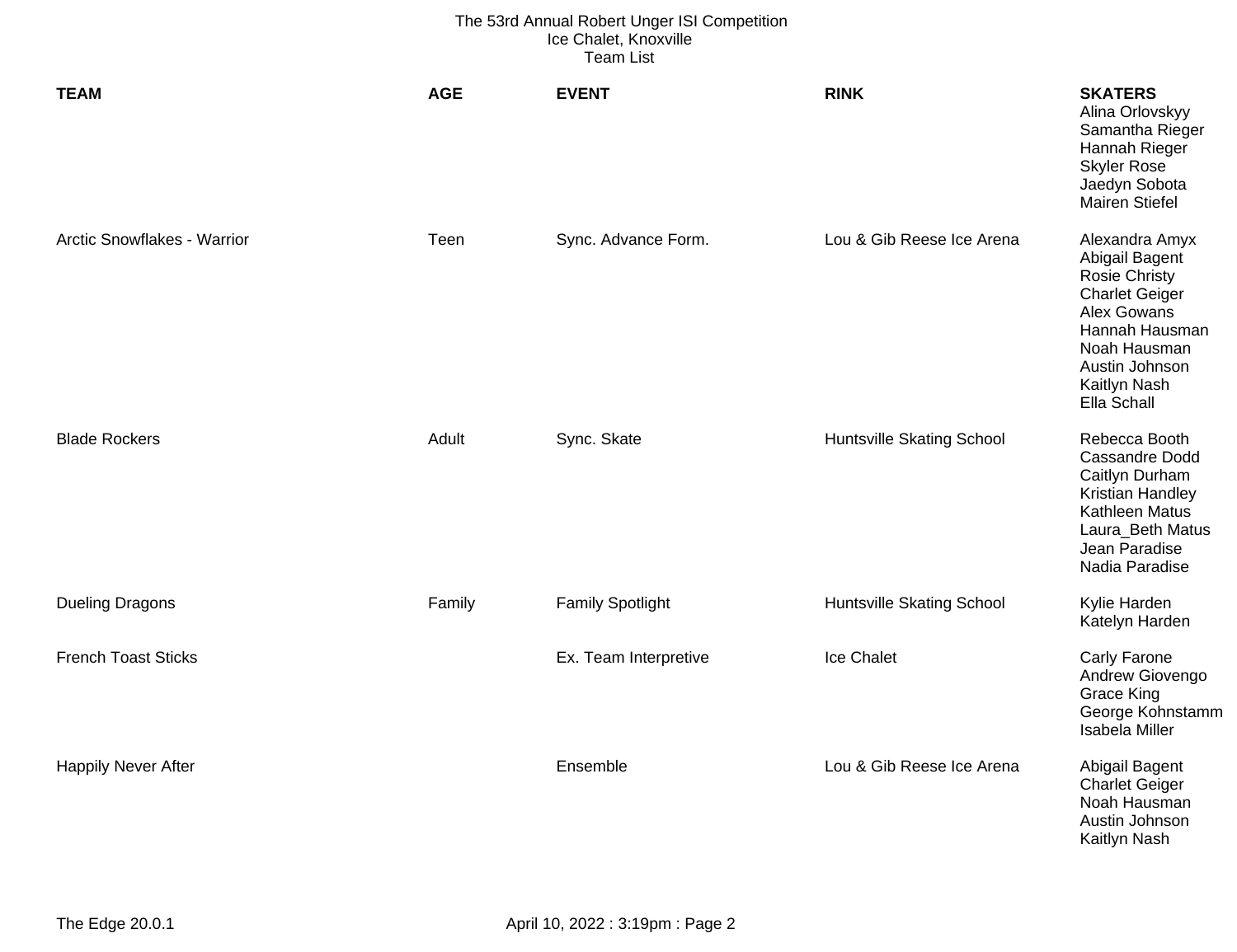| <b>TEAM</b><br>Jarrett Family | <b>AGE</b><br>Family | <b>EVENT</b><br><b>Family Spotlight</b> | <b>RINK</b><br>Ice Chalet | <b>SKATERS</b><br>Josie Jarrett<br><b>Colton Jarrett</b>                                                                                                                                                                                                                              |
|-------------------------------|----------------------|-----------------------------------------|---------------------------|---------------------------------------------------------------------------------------------------------------------------------------------------------------------------------------------------------------------------------------------------------------------------------------|
| Jungle Book                   |                      | <b>Theater Production</b>               | Lou & Gib Reese Ice Arena | Alexandra Amyx<br>Abigail Bagent<br>Callie Boucher<br><b>Rosie Christy</b><br><b>Charlet Geiger</b><br>Alex Gowans<br>Hannah Hausman<br>Noah Hausman<br>Isaac Hausman<br>Austin Johnson<br><b>Adalyn Martin</b><br><b>Melody Martin</b><br>Kaitlyn Nash<br>Caitlyn Orr<br>Ella Schall |
| <b>Mary Poppins</b>           |                      | Ensemble                                | Lou & Gib Reese Ice Arena | Alexandra Amyx<br><b>Rosie Christy</b><br>Alex Gowans<br>Hannah Hausman<br><b>Adalyn Martin</b><br>Caitlyn Orr<br>Ella Schall                                                                                                                                                         |
| Masters of Mayhem             |                      | Ex. Team Interpretive                   | Ice Chalet                | Samantha Bauguess<br>Ava Burleson<br>Shan Chohan<br><b>Madeleine Darby</b><br>Pepper Emmert<br>Reese McMahan<br><b>Lily Mitchell</b><br>Samantha Rieger                                                                                                                               |
| My Enemy                      | Family               | <b>Family Spotlight</b>                 | Ice Chalet                | Lillyanna Jacklet<br>Jeshua Jacklet                                                                                                                                                                                                                                                   |
| Old Fogeys & Young Ladies     |                      | Jump & Spin Team - High                 | Ice Chalet                | Amanda Bates<br>Jessi Buchko<br><b>Bonnie Dudley</b>                                                                                                                                                                                                                                  |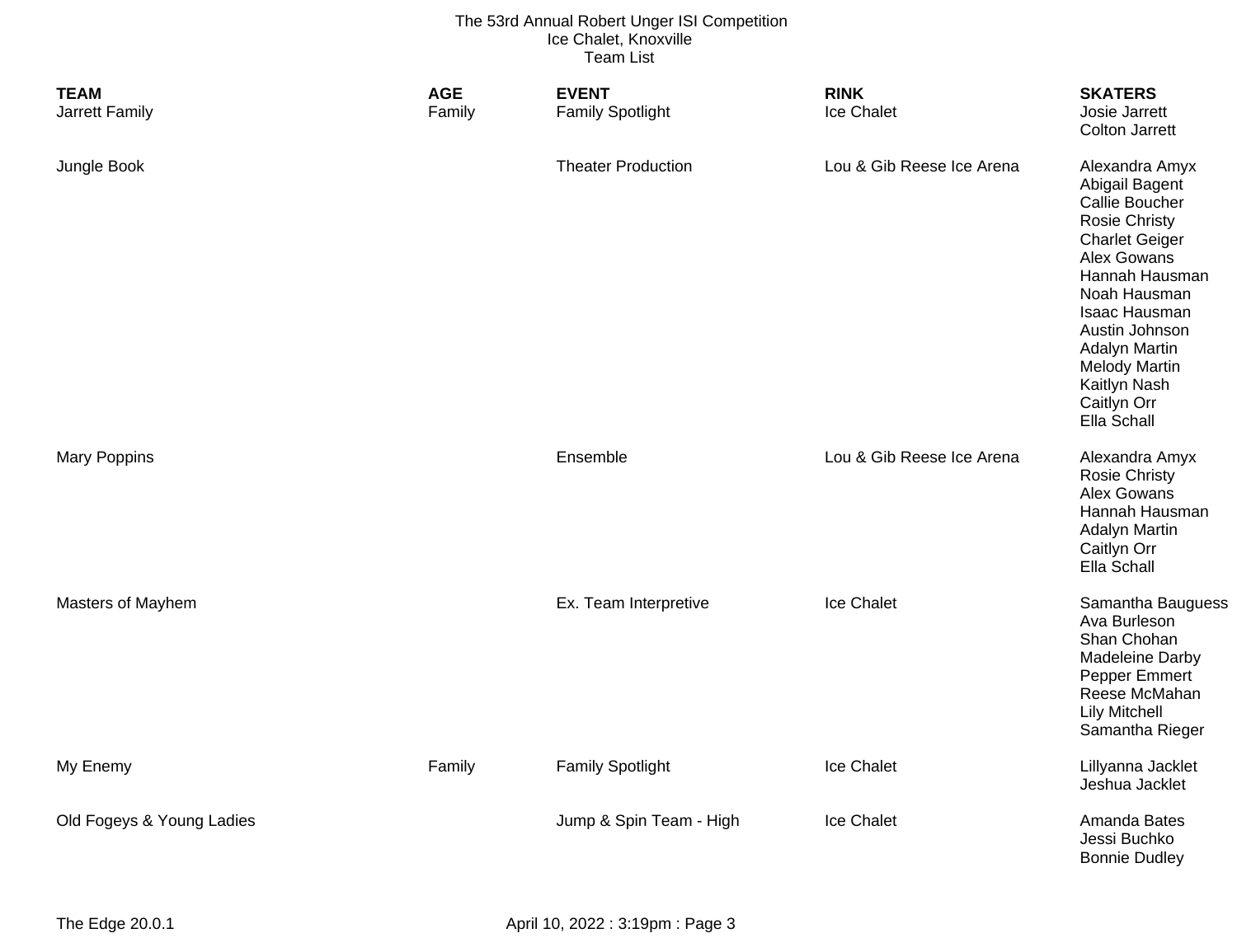| <b>TEAM</b>                         | <b>AGE</b> | <b>EVENT</b>          | <b>RINK</b>               | <b>SKATERS</b><br>Jaedyn Sobota                                                                                                                                                                                                                                                                                         |
|-------------------------------------|------------|-----------------------|---------------------------|-------------------------------------------------------------------------------------------------------------------------------------------------------------------------------------------------------------------------------------------------------------------------------------------------------------------------|
| <b>RU Revolution - Senior Youth</b> | Sr. Youth  | Sync. Skate           | Ice Chalet                | Alisa Apostoaei<br>Samantha Bauguess<br>Ava Burleson<br>Leah Dalili<br>Madeleine Darby<br>Evelyn Hawkey<br>Lillyanna Jacklet<br>Josie Jarrett<br>Samantha Rieger                                                                                                                                                        |
| <b>RU Revolution - Teen</b>         | Teen       | Sync. Skate           | Ice Chalet                | Hannah Benson<br><b>Bonnie Dudley</b><br>Kate Early<br>Grace Graham<br>Josie Hamby<br>Jeshua Jacklet<br>Lauren Miller<br>Reagan Murphy<br>Jaedyn Sobota                                                                                                                                                                 |
| <b>RU Revolution - Youth</b>        | Youth      | Sync. Advance Form.   | Ice Chalet                | <b>Whitley Bauguess</b><br><b>Alison Butler</b><br>Shan Chohan<br>Parker Eaton<br>Pepper Emmert<br><b>Colton Jarrett</b><br>Reese McMahan<br>Eden McMahan<br><b>Lily Mitchell</b><br>Kyleigh Pinkston<br><b>Allison Reynolds</b><br>Hannah Rieger<br><b>Mairen Stiefel</b><br>Isabelle Swindeman<br>Evelyn_Rose Swinder |
| <b>TBD</b>                          |            | Ex. Team Interpretive | Lou & Gib Reese Ice Arena | Alexandra Amyx<br>Abigail Bagent<br>Rosie Christy<br><b>Charlet Geiger</b>                                                                                                                                                                                                                                              |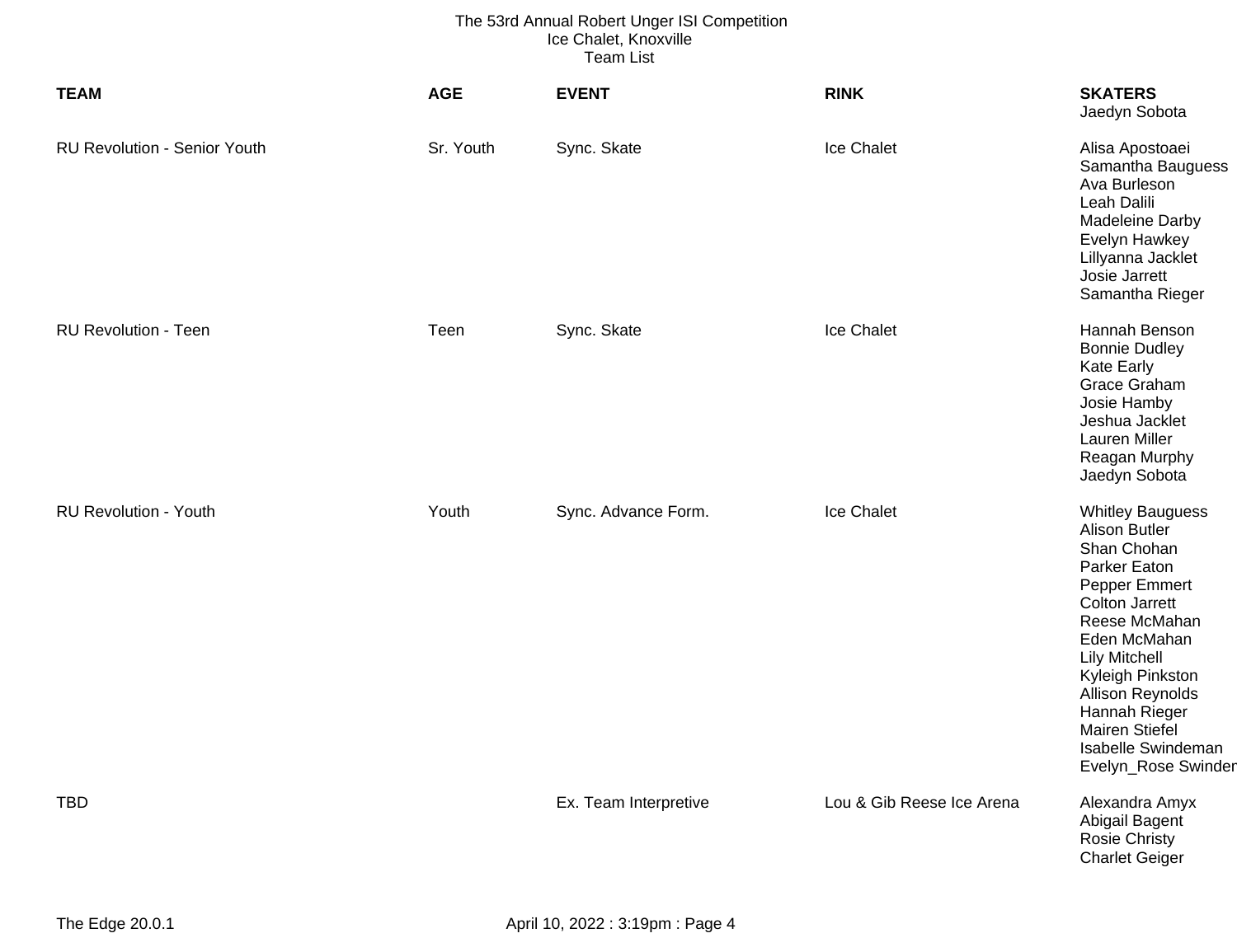| <b>TEAM</b>                              | <b>AGE</b> | <b>EVENT</b>            | <b>RINK</b>                      | <b>SKATERS</b><br>Alex Gowans<br>Hannah Hausman<br>Noah Hausman<br>Austin Johnson<br><b>Adalyn Martin</b><br>Kaitlyn Nash<br>Caitlyn Orr<br>Kenadi Scarberry<br>Ella Schall |
|------------------------------------------|------------|-------------------------|----------------------------------|-----------------------------------------------------------------------------------------------------------------------------------------------------------------------------|
| Team USA                                 |            | Ensemble                | <b>Huntsville Skating School</b> | Katelyn Harden<br>Kylie Harden<br>Caitlyn Nix                                                                                                                               |
| <b>Teenage Mutant Ninja Turtles</b>      |            | Jump & Spin Team - High | Ice Chalet                       | Abigail Bagent<br>Noah Hausman<br>Austin Johnson<br>Kaitlyn Nash                                                                                                            |
| The Haunted Mansion                      |            | Ensemble                | Ice Chalet                       | Ava Burleson<br>Amber Burleson<br>Hannah Rieger<br>Amanda Rieger<br>Jason Rieger<br>Samantha Rieger                                                                         |
| The Official Super Awesome Totally Legit |            | Ensemble                | <b>Ice Chalet</b>                | <b>Isaiah Beeler</b><br><b>Channing Clarke</b><br>Andrew Giovengo<br><b>Tony Knox</b><br>George Kohnstamm<br><b>Tommy Massey</b>                                            |
| The Power Couple                         | Family     | <b>Family Spotlight</b> | <b>Huntsville Skating School</b> | <b>Cynthia Davies</b><br>Dan Moore                                                                                                                                          |
| <b>THE Team</b>                          |            | Ex. Team Interpretive   | Ice Chalet                       | Alisa Apostoaei<br>Leah Dalili<br><b>Bonnie Dudley</b><br><b>Kate Early</b><br>Reagan Murphy<br>Jaedyn Sobota                                                               |